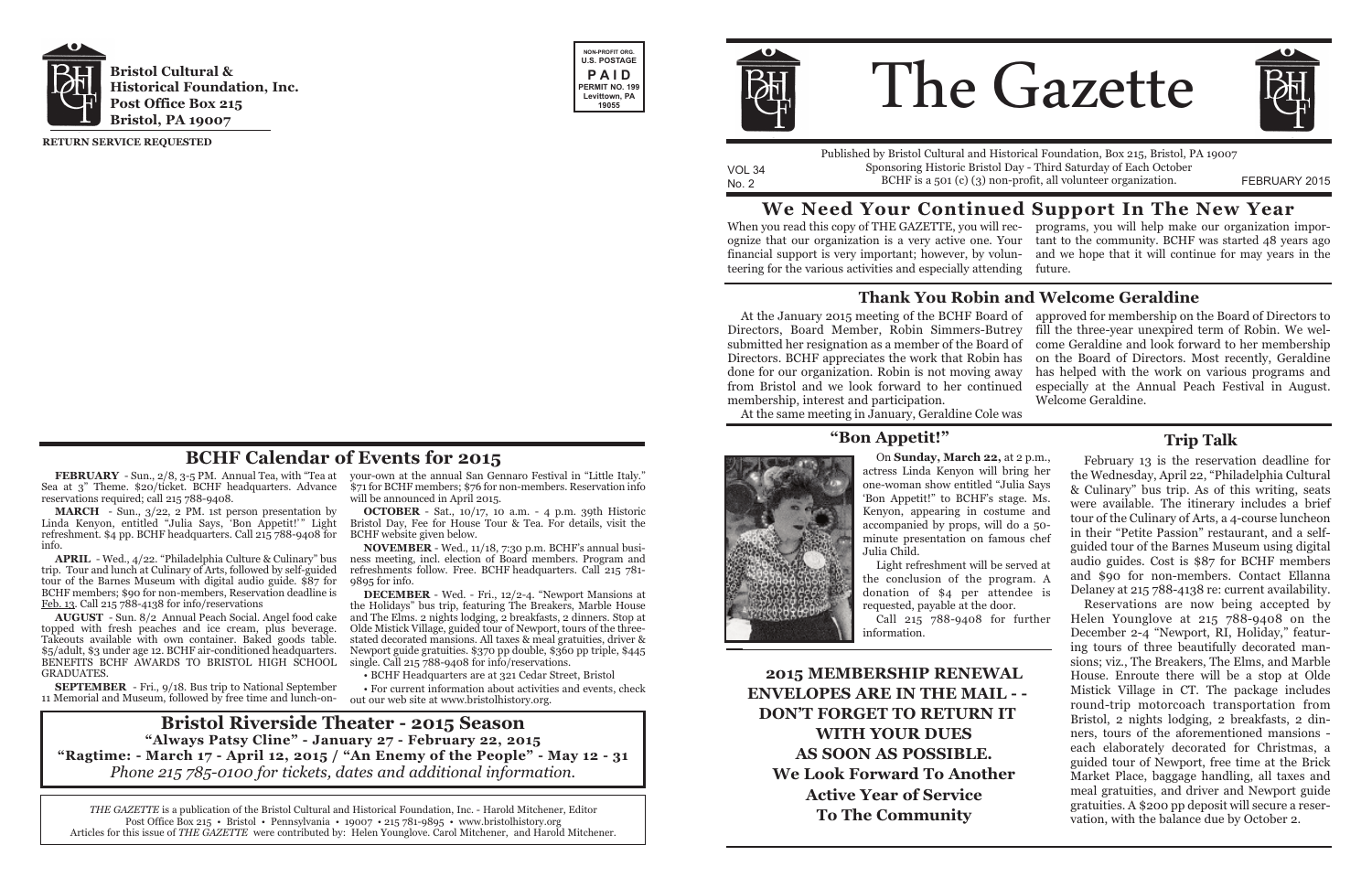# **Out Of The Past**

The following items were excerpted from **FEBRUARY** Wonderful Flavors! Route 13 & Beaver Dam Road and **1955** issues of THE BRISTOL DAILY COURIER. Green Lane & E. Farragut Ave."

2/1 - - FOUR BOARDS AGREE TO BUILD TECH SCHOOL. Construction of a Bucks County Technical School somewhere between Bensalem Township and Morrisville Borough is now a certainty. "CAPITOL FURNITURE CO., 238-240 Mill Street . . . Colorful, Casual Saratoga Group by Kroehler. Sofa - \$160. Chair - \$99.50." "Double Yellow Trading Stamps - Friday, Saturday,

MAILMAN TRAMPS 34 YEARS IN BORO. Morris "Cookie" Carter, Bristol Borough's oldest mailman, celebrates his 34th anniversary with the Post Office, a record unmatched by any carrier in the borough. He began in 1921 in the Harriman section. "Cookie" has probably delivered more than a half-million letters. 2/2 - - CHEERERS' SKIRTS ABOVE EYELINE; SCHOOL BOARD TO TAKE ACTION. When is a cheerleader's skirt too short? Bristol High School authorities took up this inter-Monday and Tuesday - on All Purchases! PREMIER, 302 Mill Street. Jewelry, Records, Radios, Appliances." 2/21 - - JERRY CROSBY VOTED OUTSTANDING LOWER BUCKS WRESTLER. Jerry Crosby, Bristol High junior, was voted the outstanding wrestler of the season, following the first annual Lower Bucks wrestling championships in the Delhaas High School gym on Saturday. Crosby, a 112-lb. wrestler, won nine and lost one during the season.

esting question last night at the school board meeting. Following investigation, the skirts have been found exceptionally short. In the near future, they will be either altered or the girls with the short skirts will be withdrawn from the "PENNSYLVANIA RAILROAD . . . Ladies Day One-Day Excursions to New York. Every Wednesday. Only \$1.35 Round Trip in Coach from Trenton. Fares subject to 10% Federal Tax." 2/22 - - FORT DIX BEATS BLS ALL-STARS. Soldiers

cheerleading ranks. PATROLMAN BIDS FAREWELL TO FORCE. Bristol patrolman John Sackville retired after more than twenty years of service with the borough. He is the first patrolman in Bucks County to be pensioned. 2/3 - - MERC HITS A RECORD LOW. A record-breaking Spurt Late in Game to Win 103-88. The game was sponsored by the Courier and Times, with the receipts to be used towards the purchase of an electrically-operated football scoreboard for Bristol High School. The All-Stars squad consisted of Houck, Paone, Bowe, Osborne, Eckert, Facciolli, Strobele, Whitfield, Loud, Knull and Williams.

3 degrees above zero smacked Lower Bucks County early this morning, the lowest February 3 temperature since 1887 and the lowest reading for any one day since January 31, 1948. "A&P . . . More Low Prices! Kleenex Facial Tissues - Box of 300, 19¢. Cut-Rite Wax Paper - Roll, 23¢. Ann Page Salad Dressing - 25¢. Jane Parker Donuts - Dozen in Carton - 19¢. Gerber's Strained Baby Food - 10 Jars, 95¢. Heinz Soups - Two 11-oz. Cans, 33¢. Veal Cutlets - \$1.29 Lb. Rock Lobsters 2/22 - - BRISTOL COUPLE ENGAGED TO MARRY. Mrs. Rose Marino, 217 Dorrance Street, Bristol, announces the engagement of her daughter, Rose, to Mr. Francis T. Kirk, son of Mr. & Mrs. F. Kirk, Jr., 631 New Buckley Street, Bristol. Miss Marino is a graduate of St. Ann's Commercial School, Bristol. Mr. Kirk is a graduate of Northeast Catholic High School, Philadelphia. No date has been set for the wedding.

- 99¢ Lb. Ground Beef - 3 Lbs., \$1.00." 2/8 - - FESTIVITIES MARK RETURN OF AIRMAN. Christmas was celebrated again this week at the home of Mr. & Mrs. Harvey Cochran, Sr., 819 Garden Street, Bristol. They celebrated Christmas and the return of their son, Naval Airman Earl Cochran, who was discharged on his mother's birthday. He will soon report to work with Seaboard Container, his former employer. BRISTOL COPS 3rd STRAIGHT TITLE. Warriors Top Thursday, Friday, Saturday! Misses' Winter Coats, 100% Wool - Values to \$39.95 - Just \$12. Juniors' & Misses Dresses - Values to \$22.95 - Now \$6, \$8, \$10. Join our Dress Club. Winners every week." 2/24 - - ABANDONMENT OF BRISTOL TERRACE 2 HALTED. Bristol Township Commissioners Move to Save the Development. The commissioners adopted a resolution asking the Federal Housing Administration to sell, instead of tearing down, the 400-unit low rent development.

In 1923, Bill Booster was saying the following: "I am 19th century, these were important because they were The Chautauquas we do not have in Bristol. In the early part of the 20th century and the latter part of the meetings that promoted areas of cultural activities and learning particularly in summer when people could gather in various locations, sometimes out of town. In with other forms of social media, they served the population with information and ideas that they may never experience.

Pennsbury to Clinch Flag. Coach Barbara Yerkes' lassies also made it eight straight for this season and a total of 16 straight over a two-year span. Playing for Bristol were: Woodring, Mazzella, Sanko, J. Diamanti, Adams, Moffett, Galione, and L. Grosby. 2/15 - - BRISTOL COUNCIL APPROVES BUDGET, SETS MILLAGE AT 17. The 1955 budget was adopted without a dissenting vote by Bristol Borough Council last evening, and revealed that \$10,000 is set aside for a proposed roadway into the borough parking lot from Old Route 13. It also states that borough employees will be given an increase of 2/28 - - HISTORIC WATERWAY BREAKS OPEN. The historic Delaware Division of the Pennsylvania canal burst its bank in Bristol yesterday, drying the 124-year-old canal bed four miles upstream. It broke through 100 yards north of the Pennsylvania Railroad's mainline, washing away a narrow wooden trough that had diverted its waters to Adams Hollow Creek. The now-dry canal was used for fire protection for three Bristol plants - Warner J. Steel Company, Thomas L. Leedom Co., and the Grundy plant of Kaiser Metal Products Corp.

five cents per hour dating from January 1. "JOHNSTON'S WAYSIDE FURNITURE INC., Route 13

"O'BOYLE'S 33rd ANNIVERSARY SALE! 1922-1955. 1/2 Gallon - only 88¢. 1 Qt. Hand-Dipped Bulk - 79¢. 18 & Beaver Dam Road, Bristol . . . Large Selection of **Bubble Lamps!** Would Sell for \$19.95 - Special \$9.95."

"MODERN MAID, 236 Mill Street . . . Dollar Days,

Daily Courier" newspaper in February and March of 1923. The article included a cartoon type figure of a writer of a similar campaign in 2015 called "Raising ples. the Bar". The person leading the present day campaign is another "Bill", Bill Pezza.

a booster. I am for everything that is for the Good of the Town! I'm for Good Roads, Brass Bands, Public Libraries, Paved Streets, Schools, Chautauquas, Commercial Clubs, Newspapers, Town Celebrations, a time when television had yet to be invented along and so on! I AM A BOOSTER!"

An interesting small article appeared in the "Bristol ice type clubs (Rotary, Lions, Elks to mention a few), a man whom they called "Bill Booster". It reminds this Historical Bristol Day in October each year) as examnewspaper "Bucks County Courier Times" (formerly the "Bristol Courier"), Town Celebrations (particularly

Some of the aforementioned items in that small article at the present time (2015) are especially interesting. Readers would respond that we already have paved streets within the Borough, a state-of-the-art library (Margaret R. Grundy Memorial Library), serv-

Even at the present, the ideals of "Bill Booster" should be taken seriously to match with the present time. "BOOST BRISTOL".

#### **Bill Booster Helped Bristol**

HARB; each organization has its own purpose and mission. Bristol Borough is a very old and important town in Pennsylvania. Being one of the oldest (having been founded in 1681), there are sections of the Borough that have very old and interesting buildings architecturally. Once portions of the town were added to the National Register of Historic Places, the Borough government saw a need to create the Historical Architectural Review Board (HARB) to advise homeowners of how their properties should continue to meet the goals that were established.

The Districts named for the National Register were:

Bristol Historic District (including the oldest portion of the Borough)

Bristol Industrial District (13.8 acres consisting of 36 buildings and 7 structures)

Jefferson Land Association (6.6 acres which contain 4 blocks comprising 76 residential buildings and 4 commercial buildings)

Two groups that function in Bristol are BCHF and sibility to inform the residents of the community of the historic and architectural significance of the neighborhood in which they live, and to encourage the preservation and restoration of the qualities and features that warrant the National Register standing."

Harriman District (17 acres mostly constructed in early 1918 as a planned residential community for workers employed at the Emergency Fleet Corp.)

Quoting from the "Statement of Purpose" - page 1 - "The residents of Bristol Borough have been aware of the Borough's association with historic events and famous people for many years. Recently, the significance of this rich history received recognition with the nomination of four historic districts to the National Register of Historic Places. The Borough of Bristol has determined that with this recognition comes a respon-

In contrast, Bristol Cultural and Historical Foundation, Inc. (BCHF) was started in 1967 and serves the town as an organization that promotes history, art, music and literature as its main mission. This is the organization that sponsors Historic Bristol Day on the third Saturday of each October and provides various programs, trips and tours that meet the goals of the mission of the group. It also awards money to four members of the Bristol High School Senior Class each June in the four areas of the organization's stated mission. This newsletter ("The Gazette") is published nine times a year by BCHF. When someone contacts BCHF for historical research, an agreement was established with the Margaret R. Grundy Memorial Library to help that person try to find the answer. An appointment can be made with the Library personnel to have various photography, documents, papers, etc. used in the research.

HARB continues to function under the purview of the Bristol Borough Council. BCHF is a 501c3 nonprofit, all-volunteer organization. These two groups are entirely independent of one another. If there is any doubt, one of the best ways to check on this is to telephone the Bristol Municipal Building on Pond Street and have HARB further explained or contact BCHF and have its mission further explained.

## **Two Important - But Entirely Separate Groups**